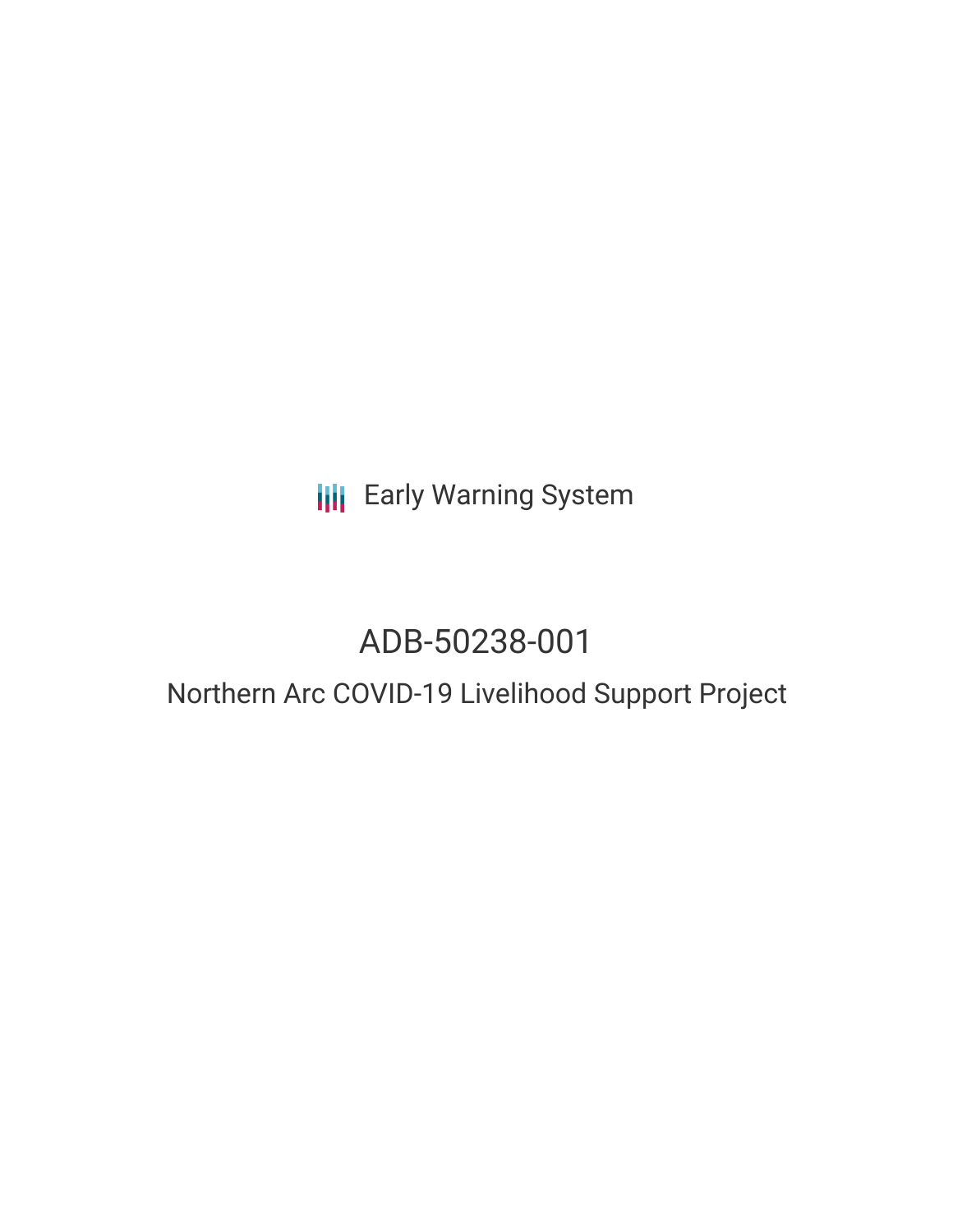

### **Quick Facts**

| <b>Countries</b>               | India                                |
|--------------------------------|--------------------------------------|
| <b>Financial Institutions</b>  | Asian Development Bank (ADB)         |
| <b>Status</b>                  | Proposed                             |
| <b>Bank Risk Rating</b>        | FI                                   |
| <b>Voting Date</b>             | 2020-11-06                           |
| <b>Borrower</b>                | Northern Arc Capital Limited         |
| <b>Sectors</b>                 | <b>Education and Health, Finance</b> |
| <b>Investment Type(s)</b>      | Loan                                 |
| <b>Investment Amount (USD)</b> | \$50.00 million                      |
| <b>Loan Amount (USD)</b>       | $$50.00$ million                     |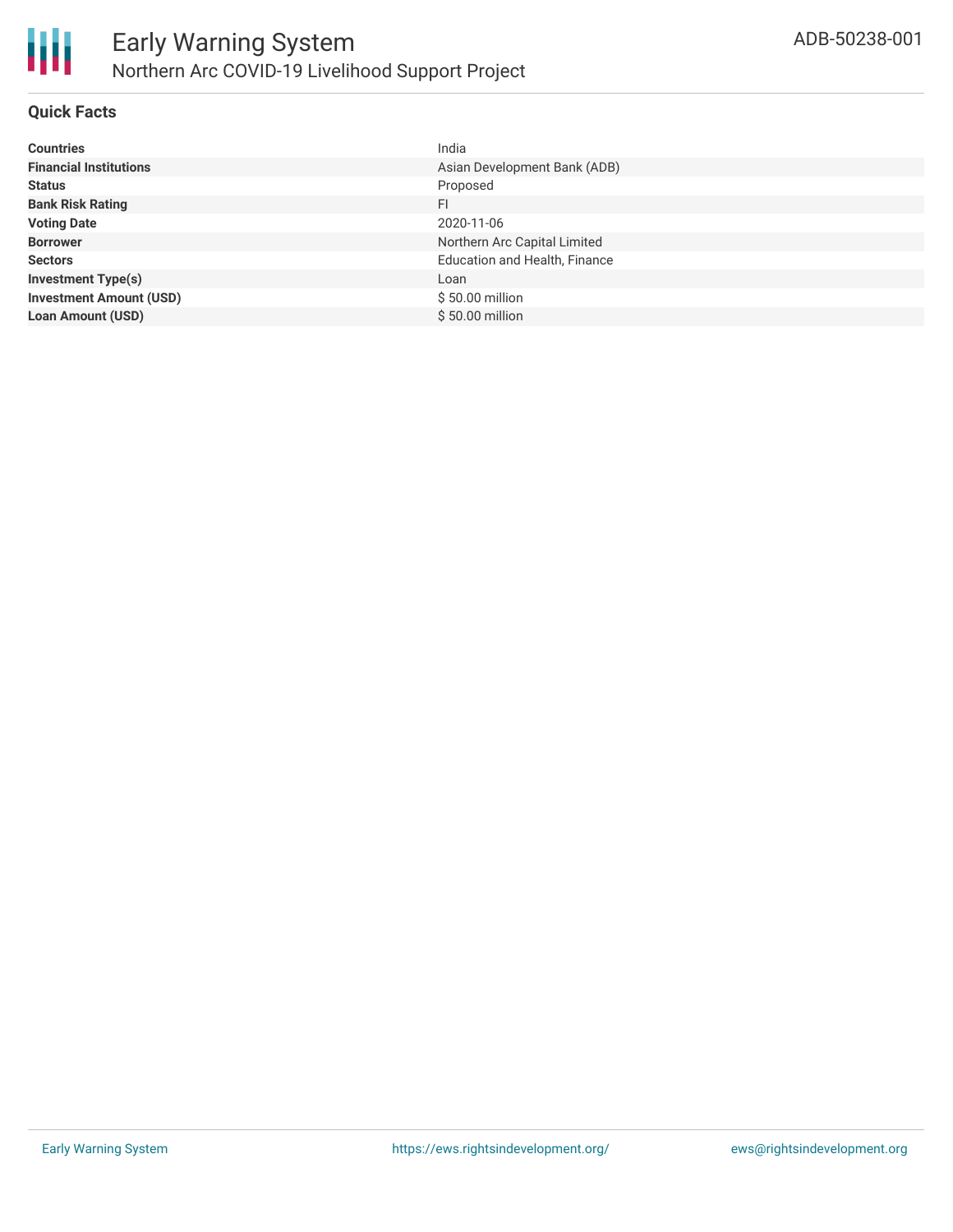

### **Project Description**

According to ADB website, the project will provide a senior secured debt financing of up to \$50 million (in rupee equivalent) to NACL at a tenor of up to 5 years by subscribing to NCDs. ADB may enter into risk transfers with eligible counterparties for a portion of the exposure.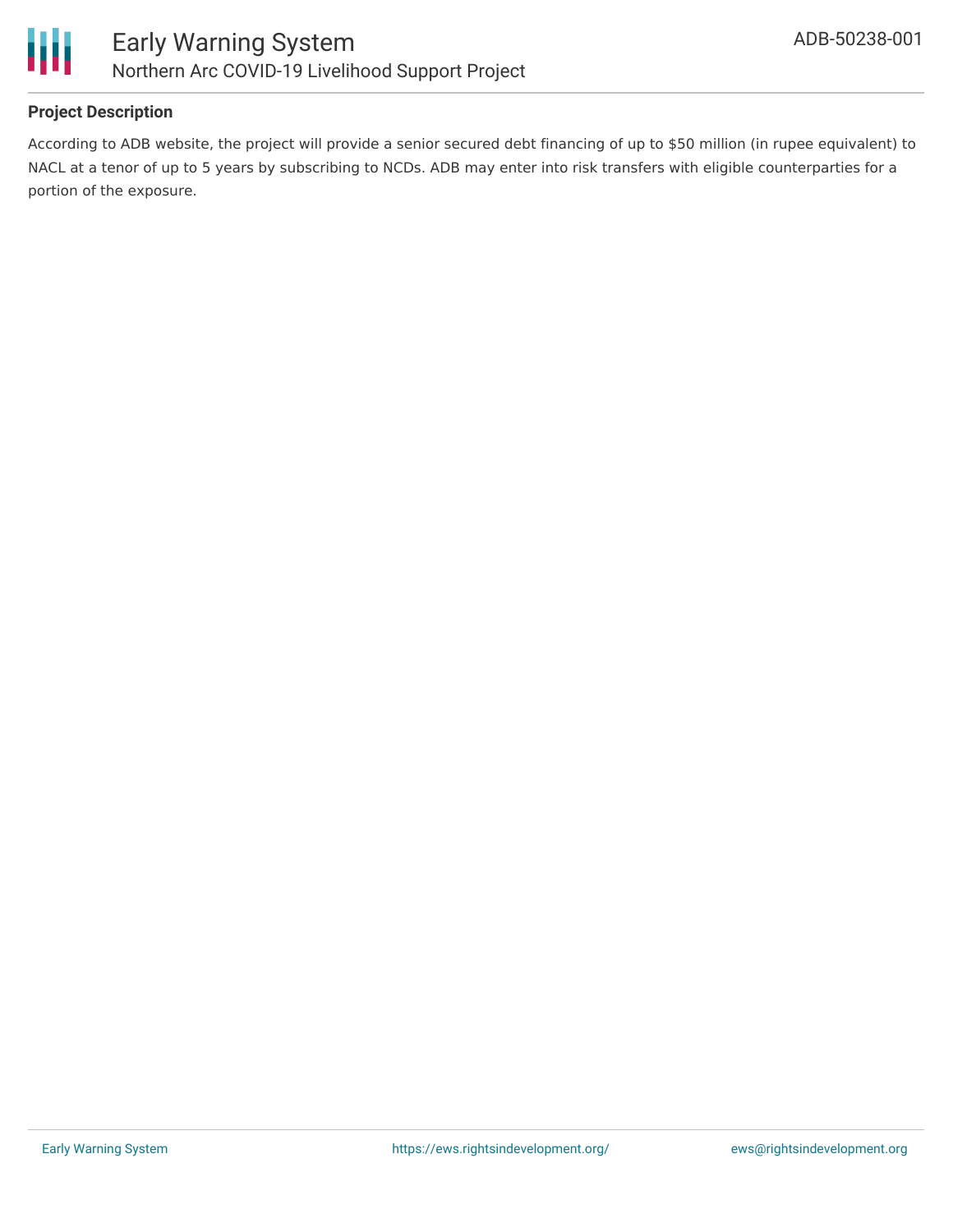#### **Investment Description**

Asian Development Bank (ADB)

### **Financial Intermediary**

Financial Intermediary: A commercial bank or financial institution that receives funds from a development bank. A financial intermediary then lends these funds to their clients (private actors) in the form of loans, bonds, guarantees and equity shares. Financial intermediaries include insurance, pension and equity funds. The direct financial relationship is between the development bank and the financial intermediary.

[Northern](file:///actor/3415/) Arc Capital Limited (Financial Intermediary)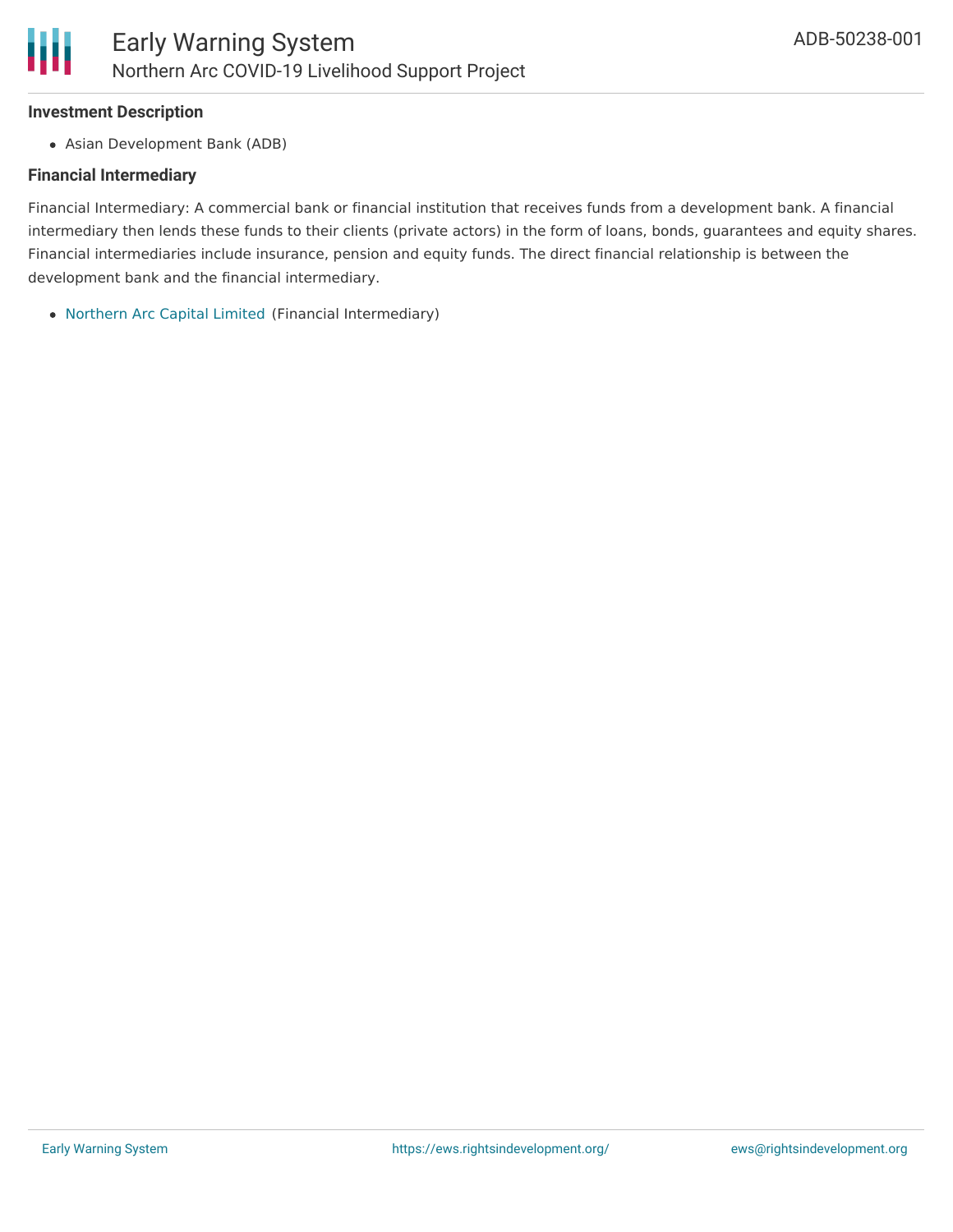

#### **Contact Information**

No contact information provided at the time of disclosure

#### **ACCESS TO INFORMATION**

You can submit an information request for project information at: https://www.adb.org/forms/request-information-form

ADB has a two-stage appeals process for requesters who believe that ADB has denied their request for information in violation of its Access to Information Policy. You can learn more about filing an appeal at: https://www.adb.org/site/disclosure/appeals

#### **ACCOUNTABILITY MECHANISM OF ADB**

The Accountability Mechanism is an independent complaint mechanism and fact-finding body for people who believe they are likely to be, or have been, adversely affected by an Asian Development Bank-financed project. If you submit a complaint to the Accountability Mechanism, they may investigate to assess whether the Asian Development Bank is following its own policies and procedures for preventing harm to people or the environment. You can learn more about the Accountability Mechanism and how to file a complaint at: http://www.adb.org/site/accountability-mechanism/main.